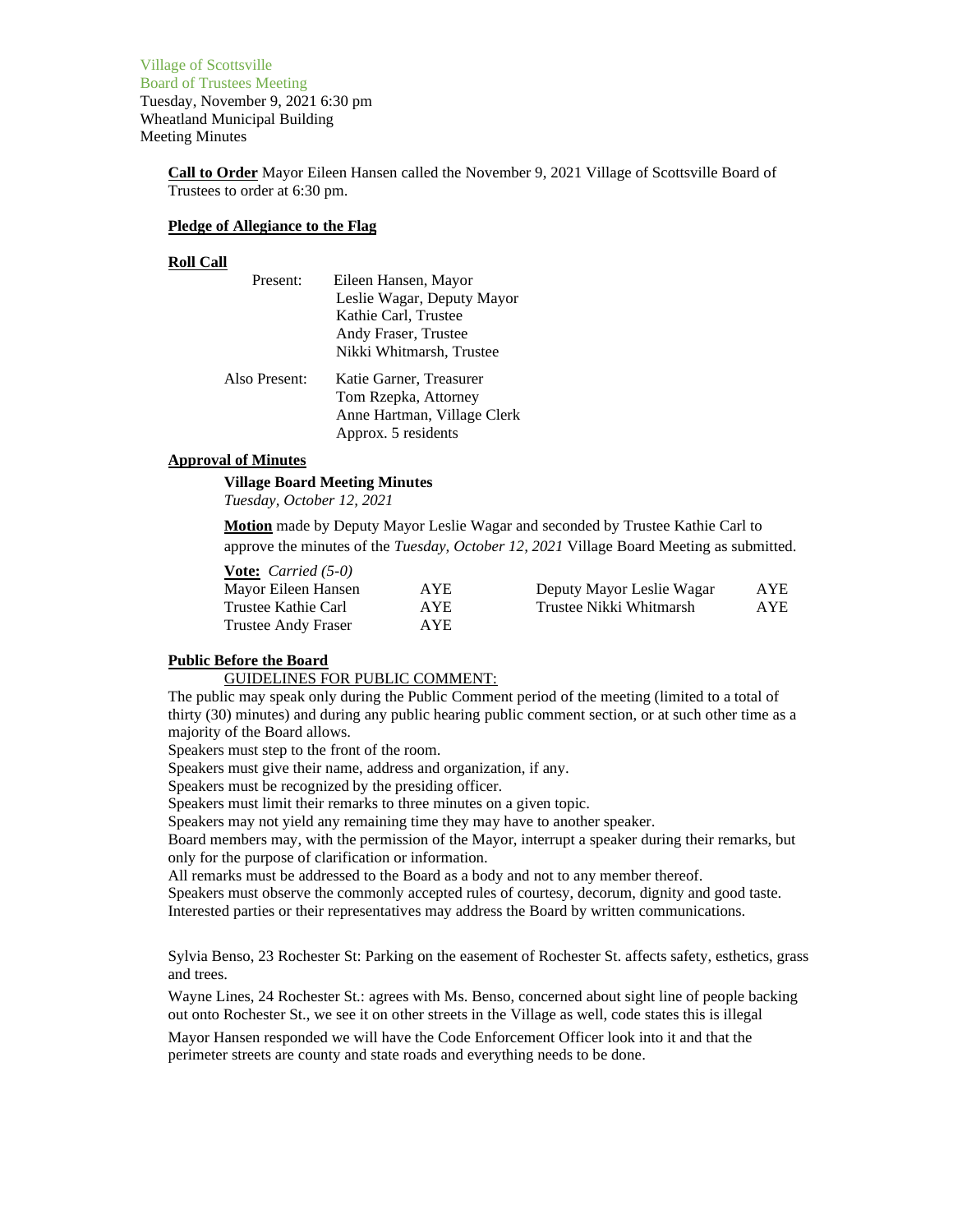**Motion** made by Trustee Kathie Carl and seconded by Deputy Mayor Leslie Wagar to rescind the motion at the October 12, 2021 meeting to schedule a public hearing on November 9, 2021 at 7:00 pm to consider release monies already on deposit in the Sanitary Sewer Reserve to use for half of the purchase to pay a portion of the 2021 F450 1-ton truck in an amount not to exceed \$34,833.85. Remainder will be submitted through CHIP's for reimbursement in December.

| <b>Vote:</b> <i>Carried</i> $(5-0)$ |            |                           |      |
|-------------------------------------|------------|---------------------------|------|
| Mayor Eileen Hansen                 | <b>AYE</b> | Deputy Mayor Leslie Wagar | AYE. |
| Trustee Kathie Carl                 | AYE.       | Trustee Nikki Whitmarsh   | AYE. |
| Trustee Andy Fraser                 | AYE.       |                           |      |

**Motion** made by Deputy Mayor Leslie Wagar and seconded by Trustee Nikki Whitmarsh to schedule a public hearing on December 14, 2021 at 7:00 pm to consider release monies already on deposit in the Sanitary Sewer Reserve to pay a portion of the 2021 F450 1-ton truck in an amount not to exceed \$17,416.93.

| <b>Vote:</b> <i>Carried</i> $(5-0)$ |            |                           |     |
|-------------------------------------|------------|---------------------------|-----|
| Mayor Eileen Hansen                 | <b>AYE</b> | Deputy Mayor Leslie Wagar | AYE |
| Trustee Kathie Carl                 | AYE.       | Trustee Nikki Whitmarsh   | AYE |
| Trustee Andy Fraser                 | AYE.       |                           |     |

**Motion** made by Deputy Mayor Leslie Wagar and seconded by Trustee Andy Fraser to schedule a public hearing on December 14, 2021 at 7:15 pm to consider release monies already on deposit in the Equipment Reserve to pay a portion of the 2021 F450 1-ton truck in an amount not to exceed \$17,416.93. **Vote:** *Carried (5-0)*

| $\overline{v}$ vulled ( <i>J-0)</i> |      |                           |      |
|-------------------------------------|------|---------------------------|------|
| Mayor Eileen Hansen                 | AYE  | Deputy Mayor Leslie Wagar | AYE. |
| Trustee Kathie Carl                 | AYE. | Trustee Nikki Whitmarsh   | AYE. |
| Trustee Andy Fraser                 | AYE. |                           |      |

*Public Hearing Local Law 6-2021 Beckwith Parking*

*Mayor Hansen opened the public hearing by reading the notice from the Sentinel at 7:18pm.*

## **Village of Scottsville NOTICE OF PUBLIC HEARING**

**PLEASE TAKE NOTICE** that the Scottsville Village Board will be holding a Public Hearing at the Wheatland Municipal Building, 22 Main Street, Scottsville, New York 14546 November 9, 2021 at 7:15 pm to consider Local Law 6-2021 to amend Section 162-12 the parking of vehicles in the Village of Scottsville is hereby prohibited in the following location: Name of the street is Beckwith Avenue, the side is south, location is the west side of the easterly parking loop at T.J. Connor Elementary School to 30' west.

All interested persons will be given an opportunity to speak for or against the above proposed legislation at the time and location set herein. Comments may also be sent via email to [villageclerk@scottsvilleny.org.](mailto:villageclerk@scottsvilleny.org)

*Public Comment opened at 7:20pm.* Public Comment:

Kevin Marks, 10 Beckwith Ave: Ask the Board to consider no parking on the east side of the exit as well, sight issue from the other direction.

*Public Comment closed and Board Comment opened at 7:21pm.*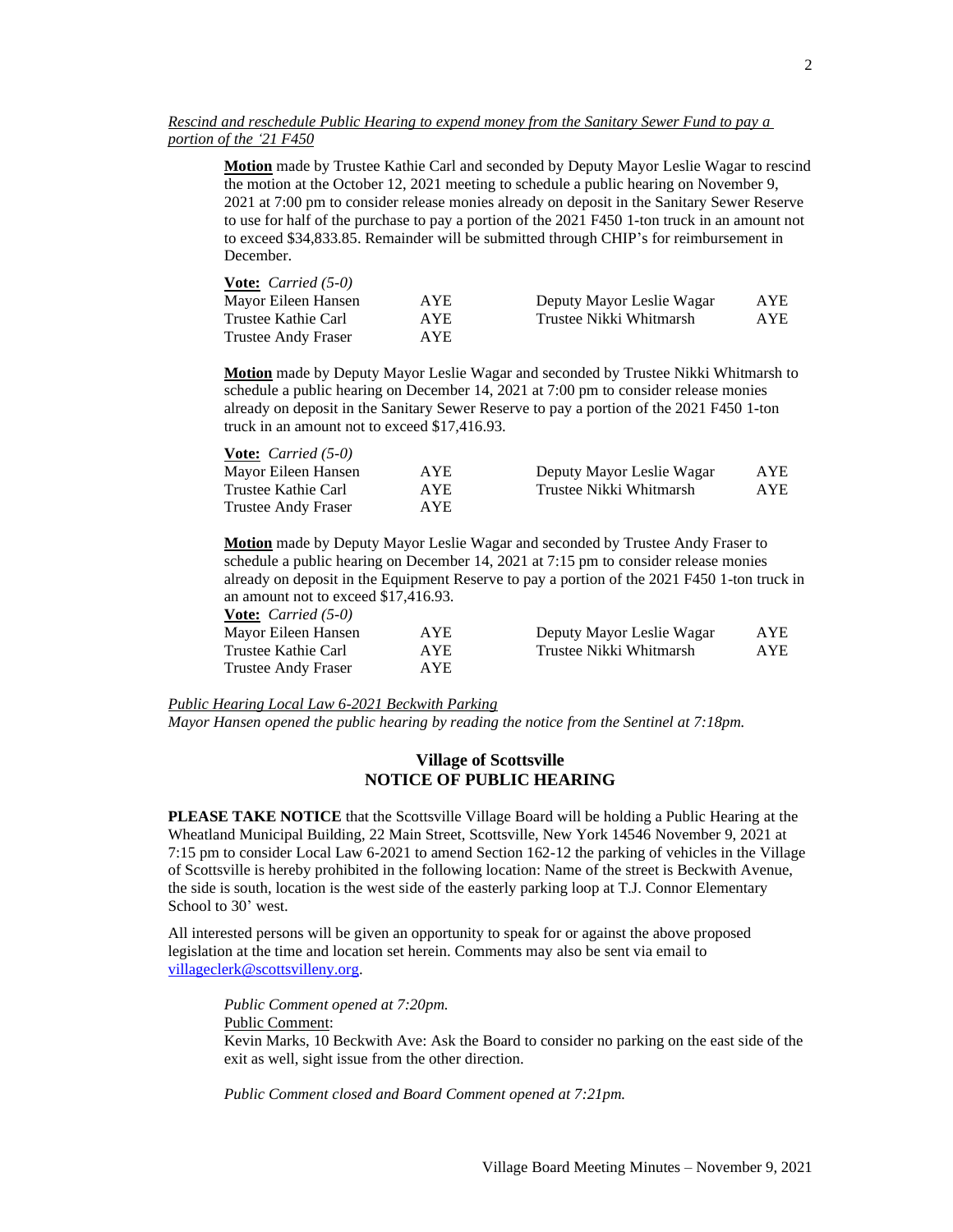Board Comment: No Board comment

*Public Hearing closed at 7:21pm.*

**Motion** made by Deputy Mayor Leslie Wagar and seconded by Trustee Kathie Carl to adopt Local Law 6-2021 to amend Section 162-12 the parking of vehicles in the Village of Scottsville is hereby prohibited in the following location: Name of the street is Beckwith Avenue, the side is south, location is the west side of the easterly parking loop at T.J. Connor Elementary School to 30' west.

| <b>Vote:</b> <i>Carried</i> $(5-0)$ |      |                           |      |
|-------------------------------------|------|---------------------------|------|
| Mayor Eileen Hansen                 | AYE  | Deputy Mayor Leslie Wagar | AYE. |
| Trustee Kathie Carl                 | AYE. | Trustee Nikki Whitmarsh   | AYE. |
| <b>Trustee Andy Fraser</b>          | AYE. |                           |      |

*Public Hearing Local Law 7-2021 Beckwith Parking*

*Mayor Hansen opened the public hearing by reading the notice from the Sentinel at 7:35pm.*

## **Village of Scottsville NOTICE OF PUBLIC HEARING**

**PLEASE TAKE NOTICE** that the Scottsville Village Board will be holding a Public Hearing at the Wheatland Municipal Building, 22 Main Street, Scottsville, New York 14546 November 9, 2021 at 7:30 pm to consider Local Law 7-2021 to rescind Local Law 4-2021 No parking 30 feet from the most westerly side of the easterly driveway of the Thomas J. Connor School and fifteen feet on either side of any fire hydrant on the south side of Beckwith Avenue.

All interested persons will be given an opportunity to speak for or against the above proposed legislation at the time and location set herein. Comments may also be sent via email to [villageclerk@scottsvilleny.org.](mailto:villageclerk@scottsvilleny.org)

*Public Comment opened at 7:36pm.* Public Comment: No public comment

*Public Comment closed and Board Comment opened at 7:37pm.* Board Comment: No Board comment

*Public Hearing closed at 7:39pm.*

**Motion** made by Deputy Mayor Leslie Wagar and seconded by Trustee Andy Fraser to adopt Local Law 7-2021 to rescind Local Law 4-2021 No parking 30 feet from the most westerly side of the easterly driveway of the Thomas J. Connor School and fifteen feet on either side of any fire hydrant on the south side of Beckwith Avenue.

| <b>Vote:</b> <i>Carried</i> $(5-0)$ |      |                           |            |
|-------------------------------------|------|---------------------------|------------|
| Mayor Eileen Hansen                 | AYE. | Deputy Mayor Leslie Wagar | <b>AYE</b> |
| Trustee Kathie Carl                 | AYE. | Trustee Nikki Whitmarsh   | <b>AYE</b> |
| Trustee Andy Fraser                 | AYE. |                           |            |

*Discussion on south side of Beckwith to limit parking to 1 hour or limited.*

### **Reports - Attorney Thomas Rzepka**

Weekly meetings with the Mayor, focusing on the Beckwith parking and cannabis legislation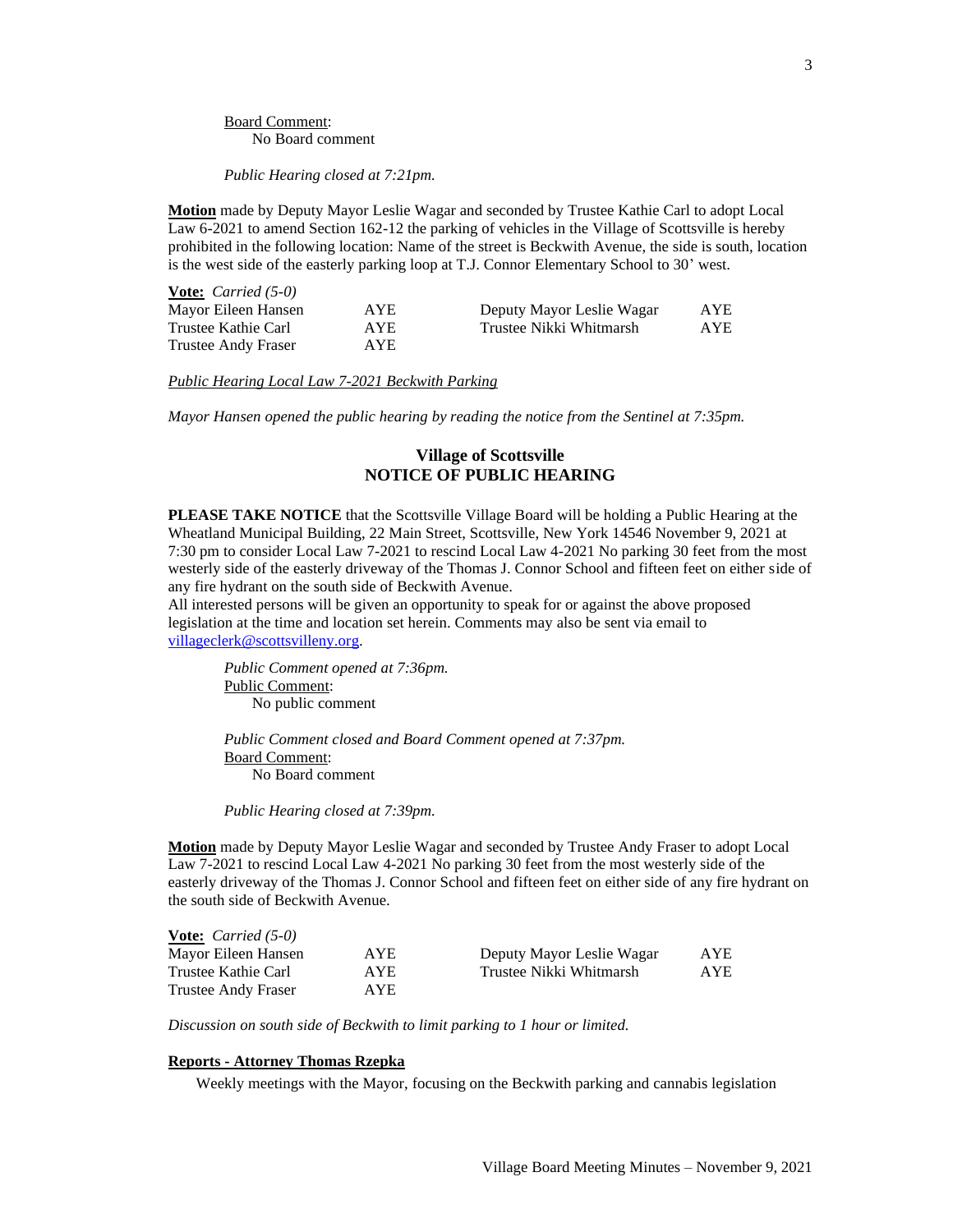### **Department Reports**

## **Building Inspector/Code Enforcement Officer**

# **Permits Issued**

- 389 Scottsville Mumford Rd (Cellular Tower Modification)
- 127 Heather Lane (Shed)
- 5 Sanhurst Drive (Shed)
- 11 Rochester Street (Deck with CofA from HB)
- 115 West Cavalier (Pellet Stove)
- 36 Rochester Street (Roof)
- 35 Oakwood Lane (Interior Renovation)
- 31 East Cavalier former vacant house has been bought and working with the new owner on improvements and permits.

## **Permits Finalized**

- CofO issued for Coopervision Biofinity Renovation.
- Closed out numerous permits and checking in on open permits to close out.

# **Developments/Projects**

• Coopervision is working on a plan to extend their current warehouse space, plans to be coming.

# **Fire Marshal**

No Report

## **Code Enforcement**

No Report

## **DPW – Ken Bohn & Todd Schwasman**

- 5 trees planted on Rochester Street
- Terry Tree Service coming in this month for removal and trimming
- Reconditioned the road plow and wing; it is ready for service
- Leafing is underway with a slow start
- Last mow done in the parks the last week of October

## **Treasurer – Katie Garner**

### *Pay Bills:*

**Motion** made by Deputy Mayor Leslie Wagar and seconded by Trustee Andy Fraser to approve payables on the AP Check Register Report through November 9, 2021 and prepaid bills with General Payables totaling *\$60,940.99*.

**Vote:** *Carried (5-0)*

| Mayor Eileen Hansen | <b>AYE</b> | Deputy Mayor Leslie Wagar | AYE  |
|---------------------|------------|---------------------------|------|
| Trustee Kathie Carl | <b>AYE</b> | Trustee Nikki Whitmarsh   | AYE. |
| Trustee Andy Fraser | <b>AYE</b> |                           |      |

*Treasurers Report:*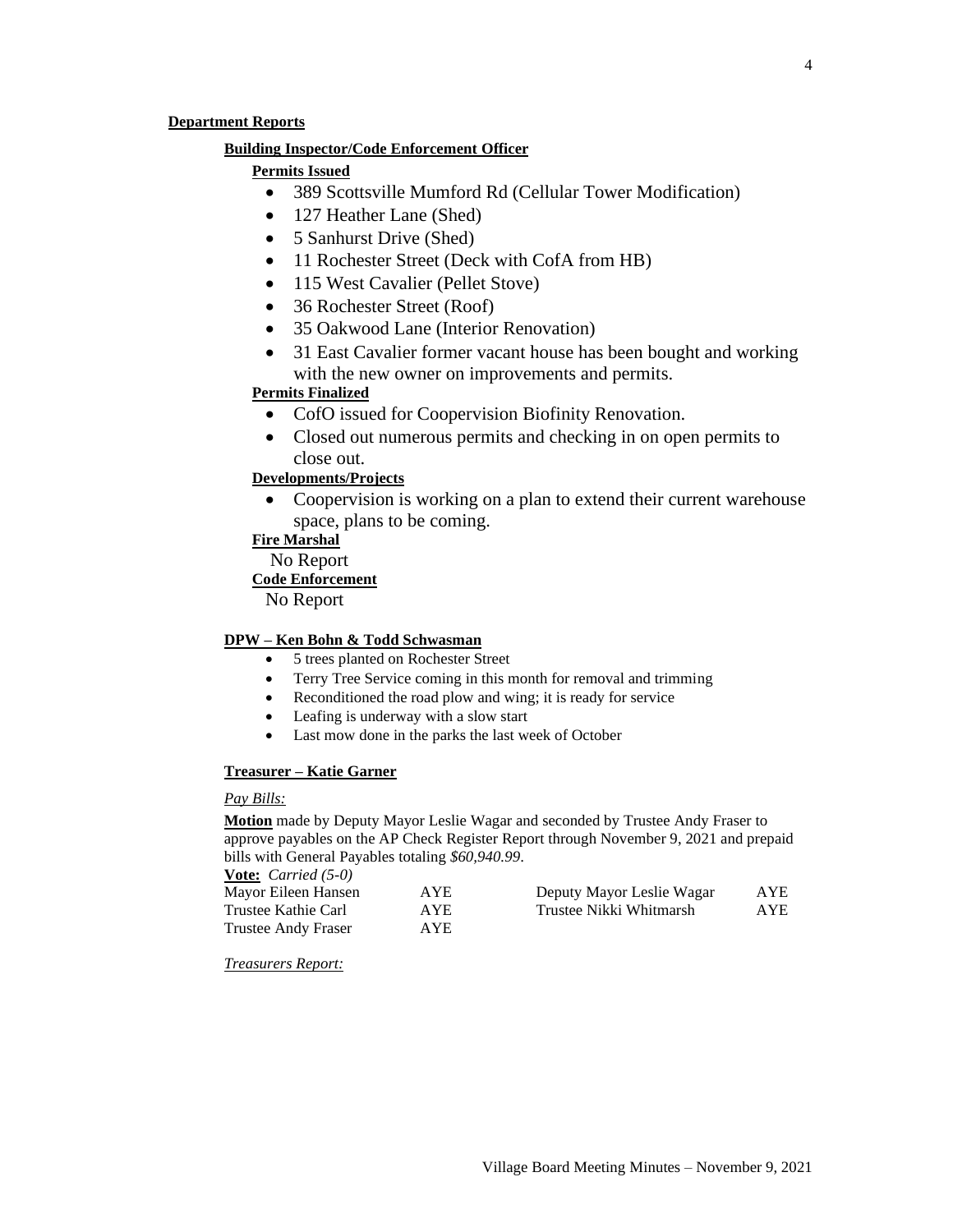## **Expenses:**

|          | <b>Overspent Lines</b>        |                               |
|----------|-------------------------------|-------------------------------|
| A.5110.2 | <b>Street Maint Equipment</b> | 1-ton submitting for CHIPs    |
| G.8120.2 | Sanitary Sewers Equipment     | <i>1-ton (Public Hearing)</i> |

## **Updates:**

Submitted documents for 1-Ton reimbursement under CHIPS & EWR total requested \$ 34,778.85 Payment should be received mid-December

Received the new chairs, some tables and all carts for Johnson Park

| <b>ARPA</b> Expenses                                         | Planned<br>Expenses | Paid to date |
|--------------------------------------------------------------|---------------------|--------------|
|                                                              | \$                  |              |
| <b>Phone System Cloud Conversion</b>                         | 1,080.00            | 1,080.00     |
| <b>Johnson Park Flooring</b>                                 | 11,200.00           |              |
| Fire District Final Fire Radio BOND Payoff invoice sent over |                     |              |
| <b>Johnson Park Furnishings</b>                              |                     |              |
| Chairs                                                       | 1,269.12            | 1,269.12     |
| Tables                                                       | 1,340.00            | 537.08       |
| Racks                                                        | 575.68              | 575.68       |
|                                                              | \$                  |              |
|                                                              | 15,464.80           | 3,461.88     |

 $\mathbb{R}^2$ 

#### *Extra Garbage and Recycling Totes*

**Motion** made by Deputy Mayor Leslie Wagar and seconded by Trustee Nikki Whitmarsh to allow one garbage and one recycling tote per tax parcel that has a dwelling or business, any additional tote will be charged \$80.00 annually starting December 1, 2021.

| <b>Vote:</b> <i>Carried</i> $(5-0)$ |            |                           |            |
|-------------------------------------|------------|---------------------------|------------|
| Mayor Eileen Hansen                 | <b>AYE</b> | Deputy Mayor Leslie Wagar | <b>AYE</b> |
| Trustee Kathie Carl                 | AYE.       | Trustee Nikki Whitmarsh   | AYE        |
| Trustee Andy Fraser                 | AYE.       |                           |            |

#### *WSJFD Radio payment*

**Motion** made by Deputy Mayor Leslie Wagar and seconded by Trustee Kathie Carl to accept a payment of \$109,563.51 from the Wheatland Scottsville Joint Fire District for the payment of the radio BOND principal including the credit of the Equipment Reserves.

#### **Vote:** *Carried (4-0-1 Abstention)*

| Mayor Eileen Hansen | AYE  | Deputy Mayor Leslie Wagar | AYE Trustee |
|---------------------|------|---------------------------|-------------|
| Kathie Carl         | AYE. | Trustee Nikki Whitmarsh   | ABSTAIN     |
| Trustee Andy Fraser | AYE. |                           |             |

### *COVID Pay*

With the availability of vaccines it is not necessary that the Village pay for missed work due to COVID; employees will need to use choice or vacation time.

#### *AvanGrid*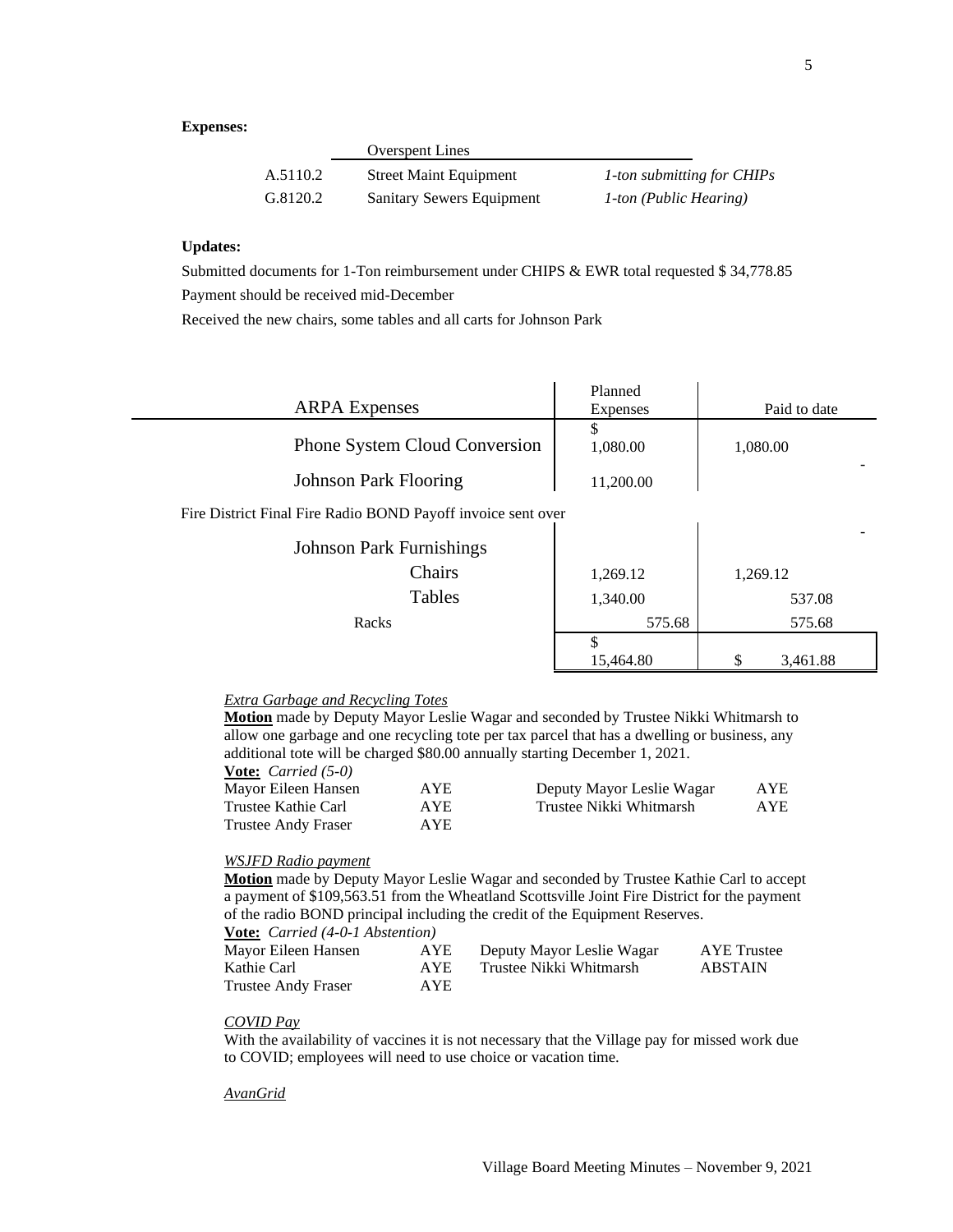**Motion** made by Deputy Mayor Leslie Wagar and seconded by Trustee Nikki Whitmarsh to allow Mayor Hansen to sign the agreement to accept the class action settlement against AvanGrid. **Vote:** *Carried (5-0)*

| Mayor Eileen Hansen | <b>AYE</b> | Deputy Mayor Leslie Wagar | AYE. |
|---------------------|------------|---------------------------|------|
| Trustee Kathie Carl | <b>AYE</b> | Trustee Nikki Whitmarsh   | AYE. |
| Trustee Andy Fraser | <b>AYE</b> |                           |      |

### **Clerk – Anne Hartman**

### *Tax Surrender*

16 parcels surrendered to the County totaling \$ 10,485.63, will be paid to Village in April 2022.

#### *Holiday Office Hours*

| Wednesday, November 24, 2021 | close at Noon using Personal or Vacation |
|------------------------------|------------------------------------------|
| Thursday, November 25, 2021  | closed - Holiday                         |
| Friday, November 26, 2021    | closed - Holiday                         |
| Friday, December 24, 2020    | closed - Holiday                         |
| Monday, December 27, 2021    | closed - using Personal or Vacation      |
| Friday, December 31, 2021    | closed - Holiday                         |
|                              |                                          |

**Motion** made by Deputy Mayor Leslie Wagar and seconded by Trustee Kathie Carl to close the Village Office for the holidays as listed above.

**Vote:** *Carried (5-0)*

| Mayor Eileen Hansen | <b>AYE</b> | Deputy Mayor Leslie Wagar | <b>AYE</b> |
|---------------------|------------|---------------------------|------------|
| Trustee Kathie Carl | AYE.       | Trustee Nikki Whitmarsh   | <b>AYE</b> |
| Trustee Andy Fraser | AYE.       |                           |            |

### **Trustee Reports:**

Deputy Mayor Leslie Wagar – Communications Attended the American Legion Veterans' luncheon, a very nice celebration

Trustee Andy Fraser – Grants No report

Trustee Nikki Whitmarsh – Planning Board/Zoning Board of Appeals Meetings are remote, public hearing in December for an Airbnb at 35 Main St.

Trustee Kathie Carl - Finance No report

### **Mayor's Reports - Eileen Hansen**

ARPA funding possible uses

- Sewer repairs
- Playground equipment
- Speeding monitors
- Electronic sign for communication
- Genesee valley trail Town Initiative
- Trees on Main St.

Monroe County Comprehensive Plan themed "Fast Forward" attending meetings with our Planning Board Chair, Steve Cullum

Meeting with Chair of the Historic Preservation Commission